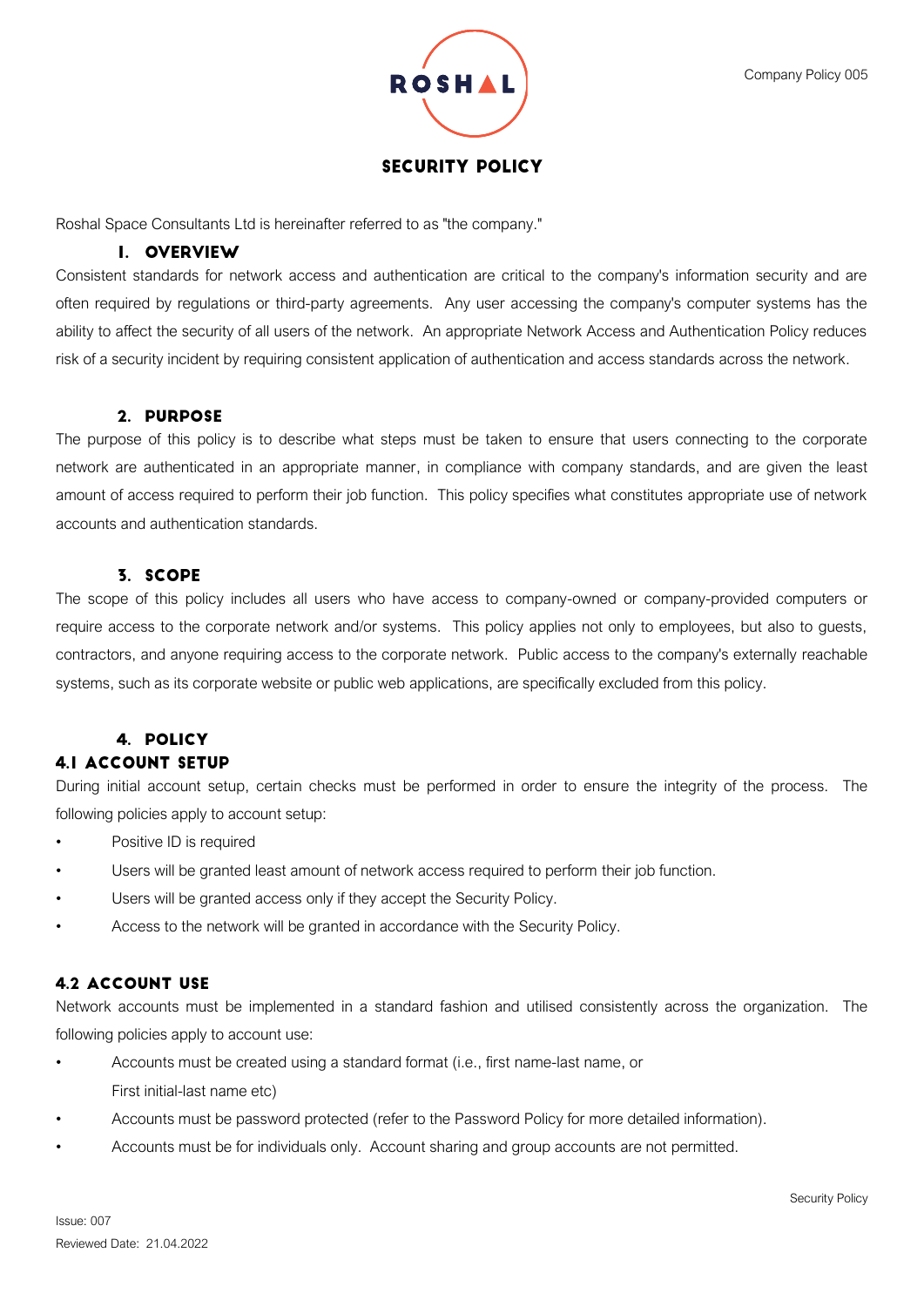

- User accounts must not be given administrator or 'root' access unless this is necessary to perform his or her job function.
- Guest access is not allowed under any circumstance. Only employees will be allowed network access.

• Individuals requiring access to confidential data must have an individual, distinct account. This account may be subject to additional monitoring or auditing at the discretion of the IT Manager/consultant or executive team, or as required by applicable regulations or third-party agreements.

## **4.3 ACCOUNT TERMINATION**

When managing network and user accounts, it is important to stay in communication with the Human Resources representative so that when an employee no longer works at the company, that employee's account can be disabled. A process is in place to notify the IT Manager/Consultant in the event of a staffing change, which includes employment termination, employment suspension, or a change of job function (promotion, demotion, suspension, etc.)

## **4.4 AUTHENTICATION**

User machines must be configured to request authentication against the domain at start up. If the domain is not available or authentication for some reason cannot occur, then authentication should occur on the local machine.

## **4.5 USE OF PASSWORDS**

When accessing the network locally, username and password is an acceptable means of authentication. Usernames must be consistent with the requirements set forth in this document, and passwords must conform to the company's Password Policy.

# **4.6 REMOTE NETWORK ACCESS**

Remote access to the network is only permitted by the IT department/Consultant.

## **4.7 SCREENSAVER PASSWORDS**

Screensaver passwords offer an easy way to strengthen security by removing the opportunity for a malicious user, curious employee, or intruder to access network resources through an idle computer. For this reason, screensaver passwords are encouraged.

## **4.8 MINIMUM CONFIGURATION FOR ACCESS**

Any system connecting to the network can have a serious impact on the security of the entire network. A vulnerability, virus, or other malware may be inadvertently introduced in this manner. For this reason, users should update their antivirus software, as well as other critical software, to the latest versions before accessing the network.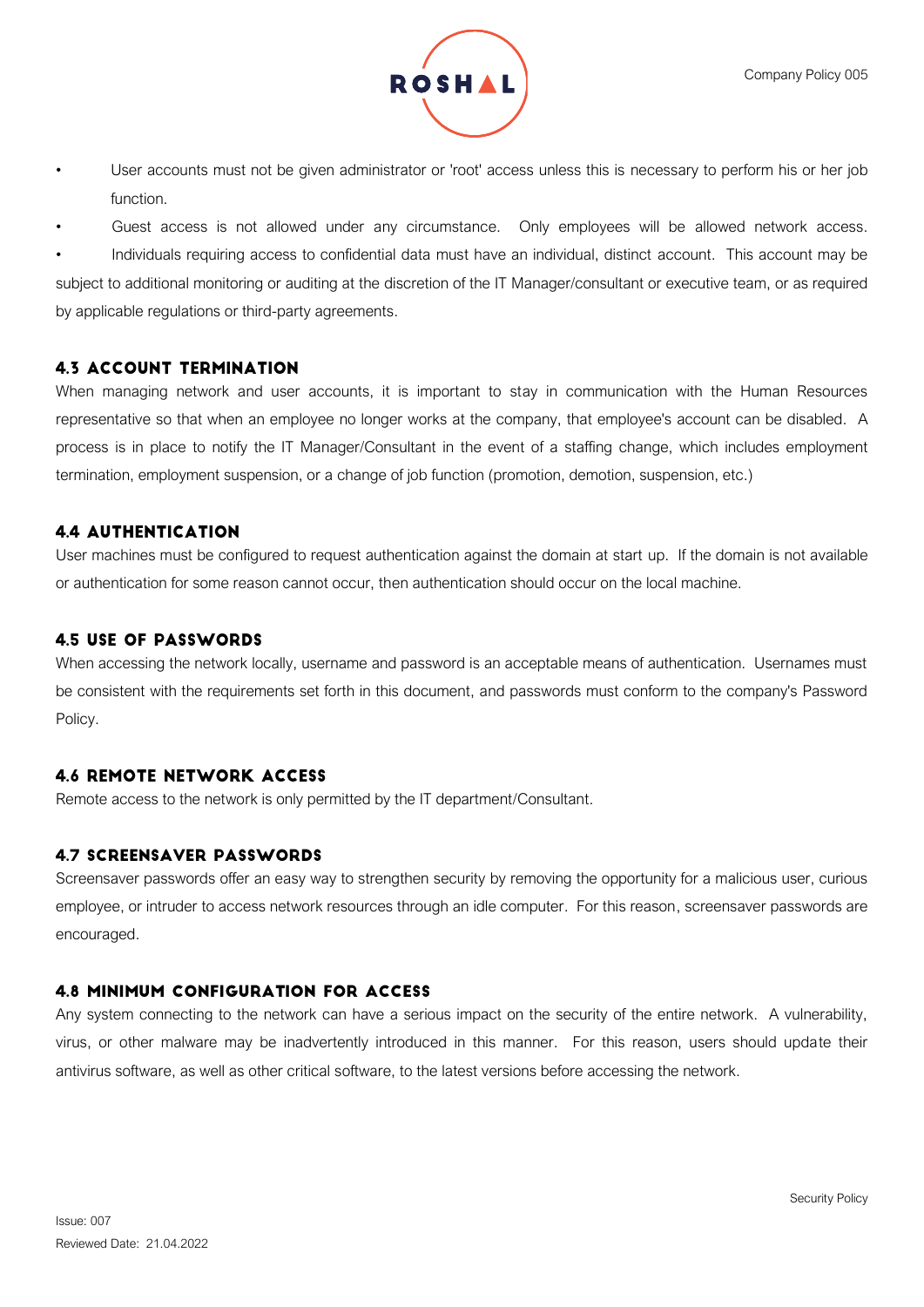

### **4.9 ENCRYPTION**

Industry best practices state that username and password combinations must never be sent as plain text. If this information were intercepted, it could result in a serious security incident. Therefore, authentication credentials must be encrypted during transmission across any network, whether the transmission occurs internal to the company network or across a public network such as the Internet.

### **4.10 FAILED LOGONS**

Repeated logon failures can indicate an attempt to 'crack' a password and surreptitiously access a network account. In order to guard against password-guessing and brute-force attempts, the company must lock a user's account after a number of unsuccessful logins. This can be implemented as a time-based lockout or require a manual reset, at the discretion of the IT Manager/Consultant.

In order to protect against account guessing, when logon failures occur the error message transmitted to the user must not indicate specifically whether the account name or password were incorrect. The error can be as simple as "the username and/or password you supplied were incorrect."

#### **4.11 NON-BUSINESS HOURS**

While some security can be gained by removing account access capabilities during non-business hours, the company does not mandate time-of-day lockouts. This may be either to encourage working remotely, or because the company's business requires all-hours access.

### **4.12 APPLICABILITY OF OTHER POLICIES**

This document is part of the company's cohesive set of security policies. Other policies may apply to the topics covered in this document and as such the applicable policies should be reviewed as needed.

### **5.0 ENFORCEMENT**

This policy will be enforced by the Senior Management Team of Roshal Space Consultants. Violations may result in disciplinary action, which may include suspension, restriction of access, or more severe penalties up to and including termination of employment. Where illegal activities or theft of company property (physical or intellectual) are suspected, the company may report such activities to the applicable authorities.

#### **6.0 DEFINITIONS**

- *Antivirus Software:* An application used to protect a computer from viruses, typically through real time defences and periodic scanning. Antivirus software has evolved to cover other threats, including Trojans, spyware, and other malware.
- *Authentication:* A security method used to verify the identity of a user and authorize access to a system or network. *Biometrics:* The process of using a person's unique physical characteristics to prove that person's identity. Commonly used are fingerprints, retinal patterns, and hand geometry.